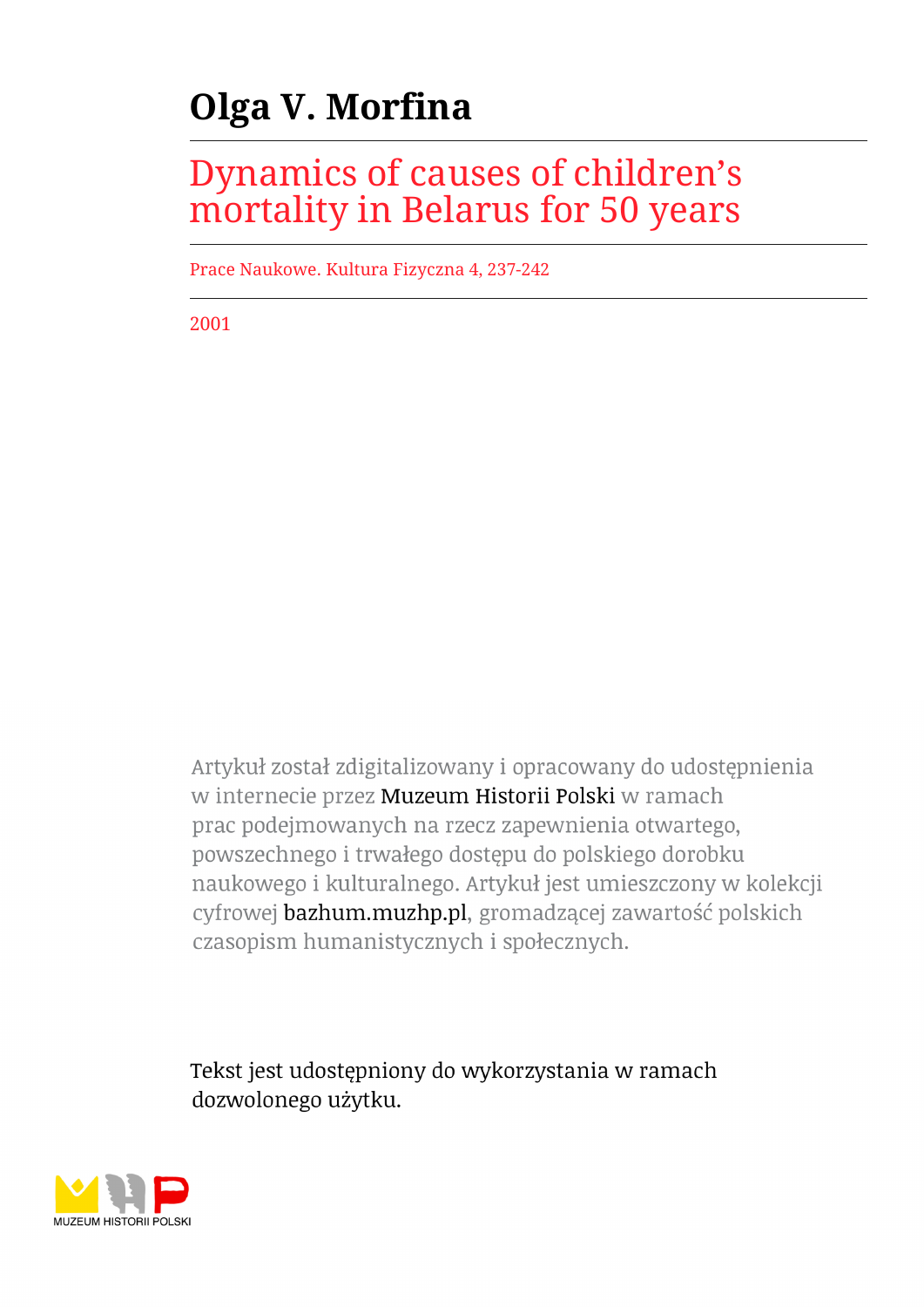## PRACE NAUKOWE Wyższej Szkoły Pedagogicznej w Częstochowie Seria: KULTURA FIZYCZNA za zastawa za zastawa za zastawa za zastawa za zastawa za zastawa za zastawa za zastaw

*Olga V. Morfina*

## DYNAMICS OF CAUSES OF CHILDREN'S MORTALITY IN BELARUS FOR 50 YEARS

With the purpose of studying dynamics of demographic structure and reproduction of the population of the republic over 11 thousand records in archives of the registry offices of six towns about age and causes of death of the population for the last 50 years (1946 - 1995) have been analysed: in the town of Chericov (including Veprinsky rural soviet) of Mogilyovskaya oblast, the town of Stolin and in the village of Olmany of Brestskaya oblast, in the town of Vologin of Minskaya oblast, in the settlement of Sharkovshchina of Vitebskaya oblast, and in the settlement of Parichy of Gomelskaya oblast. The collected dem ographic data are parsed with help of statistical methods in view of sex, age and causes of death.

The structure of death reasons of children in the following age groups has been studied:  $0 - 12$  months,  $1 - 4$  years,  $5 - 9$  and  $10 - 14$  years. Also its dependence on sex belonging of a child and place of his residing has been investigated. The estimation of causes of mortality has been conducted according to the gradation of the nosological forms of diseases generally accepted in medical statistics. For the comparative analysis of material the dem ographic collections on population censuses and data of current statistics has been used also.

The first place in the scheme of mortality of children from  $0$  to 14 years for 50-years period (1946 - 95) was taken by the diseases of respiratory organs (30%), the share of which has been gradually reduced from  $33\%$  in postwar time to 1,4% in 90-ies. For the indicated period of time the mortality for this reason was almost identical for children of both sexes (54% for the boys and 46% for the girls). The mortality of children of  $0 - 4$  years and  $5 - 14$ years (especially in the village of Olmany) to a considerable degree was stipulated by diseases of respiratory organs (settlement of Parichy, village of Olmany, girls from the town of Vologin). M aximum quantity of deaths for this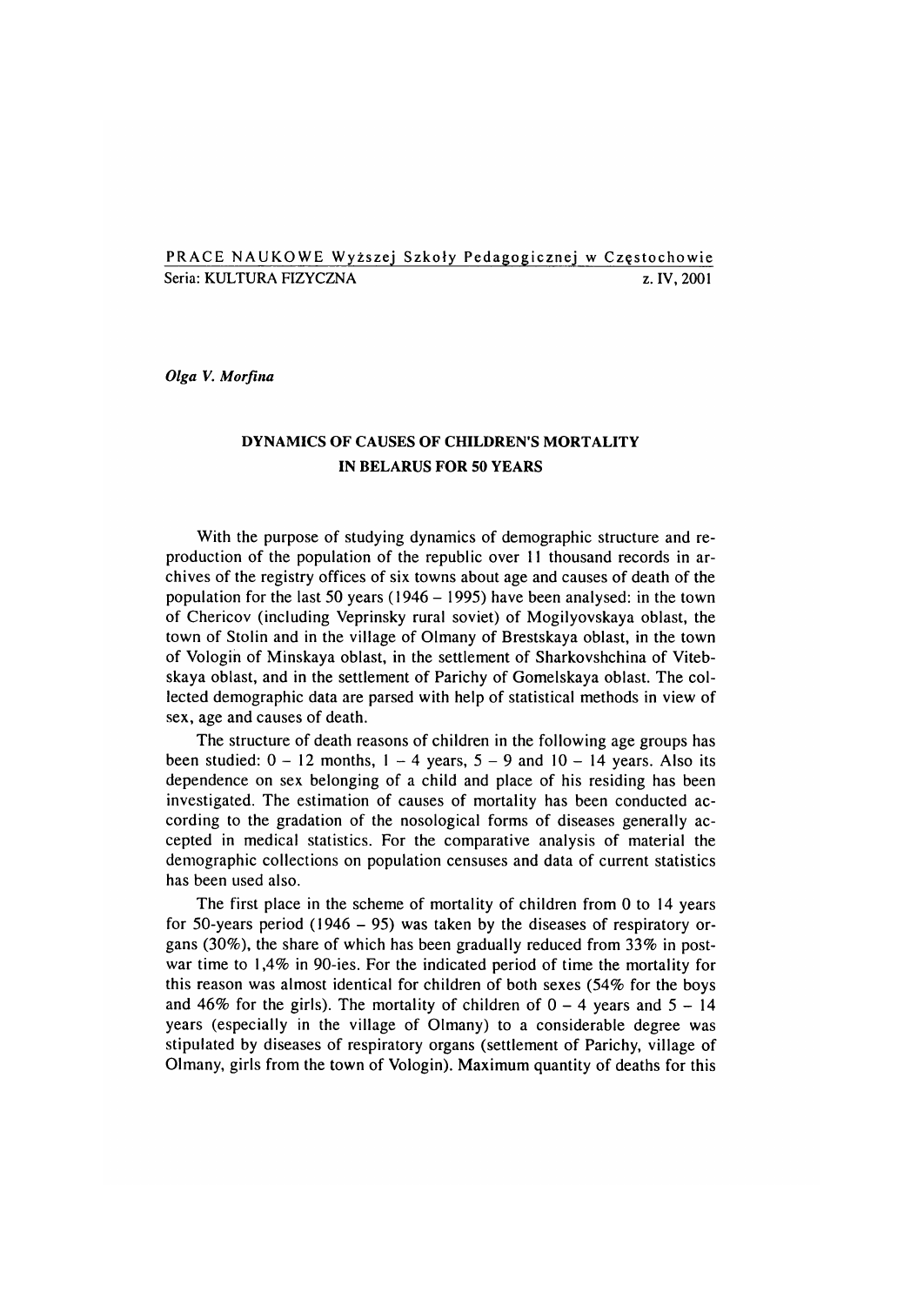reason in the first post-war decade was marked in Vologin (60% among the boys and 51% among the girls). In 1976 - 86 the mortality, due to diseases of respiratory organs in separate settlements, was increased for the boys and girls of Cherikov, Stolin, Sharkovshchina (maximally for the girls up to 29%) and for the boys from Olmany (26%). In  $1986 - 95$  the quantity of children's deaths due to respiration diseases has decreased.

| Cherikov<br>Years                                                   |                         | Parichy           |                         | Stolin             |                         | Olmany                  |                         | Vologin         |                         | Sharkov-<br>-shchina |                         |                  |
|---------------------------------------------------------------------|-------------------------|-------------------|-------------------------|--------------------|-------------------------|-------------------------|-------------------------|-----------------|-------------------------|----------------------|-------------------------|------------------|
|                                                                     | N                       | $\mathcal{D}_{0}$ | N                       | $\%$               | N                       | $\mathcal{G}_0$         | N                       | $\%$            | N                       | oj,                  | N                       | %                |
| Infectious, parasitogenic diseases and diseases of digestive organs |                         |                   |                         |                    |                         |                         |                         |                 |                         |                      |                         |                  |
| The boys                                                            |                         |                   |                         |                    |                         |                         |                         |                 |                         |                      |                         |                  |
| 1946-1955                                                           | 26                      | 55,4              | $\mathbf{11}$           | 61,1               | $\overline{25}$         | 62,5                    | $\overline{\mathbf{4}}$ | 40              | 18                      | 54,5                 | 11                      | 45,8             |
| 1956-1965                                                           | 16,6                    | 10,6              | 3                       | 16,6               | 11                      | 27,5                    | $\overline{\mathbf{3}}$ | 30              | 5                       | 15,2                 | 6                       | 25               |
| 1966-<br>-1975                                                      | 3                       | 6,4               | l                       | 5,6                | $\overline{\mathbf{c}}$ | 5                       | $\mathbf{2}$            | 20              | 3                       | 9,1                  | $\mathbf{0}$            | $\bf{0}$         |
| -1985<br>1976-                                                      | 8                       | 17                | $\overline{2}$          | 11,1               | $\overline{\mathbf{c}}$ |                         | 0                       | $\Omega$        | $\overline{\mathbf{4}}$ | 12,1                 | 6                       | $\overline{25}$  |
| -1995<br>1986-                                                      | 5                       | 10,6              | 1                       | 5,6                | $\mathbf{0}$            | $\bf{0}$                | 1                       | 10              | $\overline{\mathbf{3}}$ | 9,1                  | ı                       | $\overline{4,2}$ |
| In all                                                              | 47                      | 100               | 18                      | 100                | 40                      | 100                     | 10                      | 100             | 33                      | 100                  | 24                      | 100              |
| The girls                                                           |                         |                   |                         |                    |                         |                         |                         |                 |                         |                      |                         |                  |
| 1946––1955                                                          | 17                      | 63                | 4                       | 50                 | 27                      | 67,5                    | $\overline{7}$          | 38,9            | 17                      | 60,7                 | 10                      | 45,5             |
| 1956—1965                                                           | 5                       | 18,5              | $\bf{0}$                | $\bf{0}$           | 10                      | 25                      | 9                       | $\overline{50}$ | 6                       | 21,5                 | 4                       | 18,2             |
| 1966-1975                                                           | $\bf{0}$                | $\theta$          | 1                       | 12,5               | $\overline{\mathbf{c}}$ | $\overline{\mathbf{5}}$ | $\overline{2}$          | 11,1            | $\overline{2}$          | 7,1                  | 2                       | 9,1              |
| -1985<br>1976-                                                      | 3                       | 11,1              | 3                       | 37,5               | l                       | 2,5                     | 0                       | $\bf{0}$        | 3                       | 10,7                 | 3                       | 13,6             |
| 1986<br>-1995                                                       | 3                       | 7,4               | $\bf{0}$                | $\bf{0}$           | $\mathbf 0$             | 0                       | $\mathbf 0$             | $\mathbf 0$     | $\bf{0}$                | $\bf{0}$             | 3                       | 13,6             |
| In all                                                              | 27                      | 100               | 8                       | 100                | 40                      | 100                     | 18                      | 100             | 28                      | 100                  | 22                      | 100              |
| Diseases of respiratory organs                                      |                         |                   |                         |                    |                         |                         |                         |                 |                         |                      |                         |                  |
|                                                                     |                         |                   |                         |                    |                         | The boys                |                         |                 |                         |                      |                         |                  |
| 1946—1955                                                           | 24                      | 44,4              |                         | $\overline{31}$ ,8 | $\overline{20}$         | 31,8                    | 10                      | 37,1            | $\overline{21}$         | 60                   | $\overline{\mathbf{3}}$ | $\overline{30}$  |
| 1956-1965                                                           | 13                      | 24,1              | 12                      | 54,5               | 13                      | 20,6                    | 6                       | 22,2            | 7                       | 20                   | ı                       | 10               |
| 1966-1975                                                           | 6                       | 11,1              | 1                       | 4,6                | 9                       | 14,3                    | 4                       | 14,8            |                         | 14,2                 | $\overline{\mathbf{c}}$ | $\overline{20}$  |
| 1976-1985                                                           | 7                       | 13                | $\overline{2}$          | 9,1                | 16                      | 25,4                    | 7                       | 25,9            | 1                       | 2,9                  | $\overline{\mathbf{c}}$ | $\overline{20}$  |
| -1995<br>1986-                                                      | 4                       | 7,4               | $\mathbf{0}$            | $\mathbf{0}$       | 5                       | 7,9                     | $\bf{0}$                | 0               | 1                       | 2,9                  | $\overline{\mathbf{c}}$ | $\overline{20}$  |
| lin all                                                             | 54                      | 100               | 22                      | 100                | 63                      | 100                     | 27                      | 100             | 35                      | 100                  | 10                      | 100              |
| The girls                                                           |                         |                   |                         |                    |                         |                         |                         |                 |                         |                      |                         |                  |
| 1946–1955                                                           | 22                      | 48,9              | 5                       | 41,7               | 9                       | 25,7                    | 13                      | 43,3            | 20                      | 51,3                 | 8                       | 38,1             |
| 11956–<br>$-1965$                                                   | $\overline{\mathbf{4}}$ | 8,9               | $\overline{\mathbf{4}}$ | 33,3               | 13                      | 37,1                    | 8                       | 26,7            | 13                      | 33,3                 | 5                       | 23,8             |
| 1966-1975                                                           | 8                       | 17,8              | $\overline{2}$          | 16,7               | 4                       | 11,5                    | $\overline{\mathbf{5}}$ | 16,7            | 6                       | 15,4                 | T                       | 4,8              |
| -1985<br>1976-                                                      | $\overline{11}$         | 24,4              | $\bf{0}$                | $\mathbf 0$        | 6                       | 17,1                    | $\overline{\mathbf{3}}$ | 10              | $\bf{0}$                | 0                    | 6                       | 28,5             |
| 1986-1995                                                           | $\bf{0}$                | $\bf{0}$          | 1                       | 8,3                | 3                       | 8,6                     | 1                       | 3,3             | $\bf{0}$                | $\bf{0}$             |                         | 4,8              |
| In all                                                              | $\overline{45}$         | 100               | $\overline{12}$         | 100                | $\overline{35}$         | 100                     | 30                      | 100             | 39                      | 100                  | 21                      | 100              |

**Table 1. Causes of mortality of the children's population of the researched locales**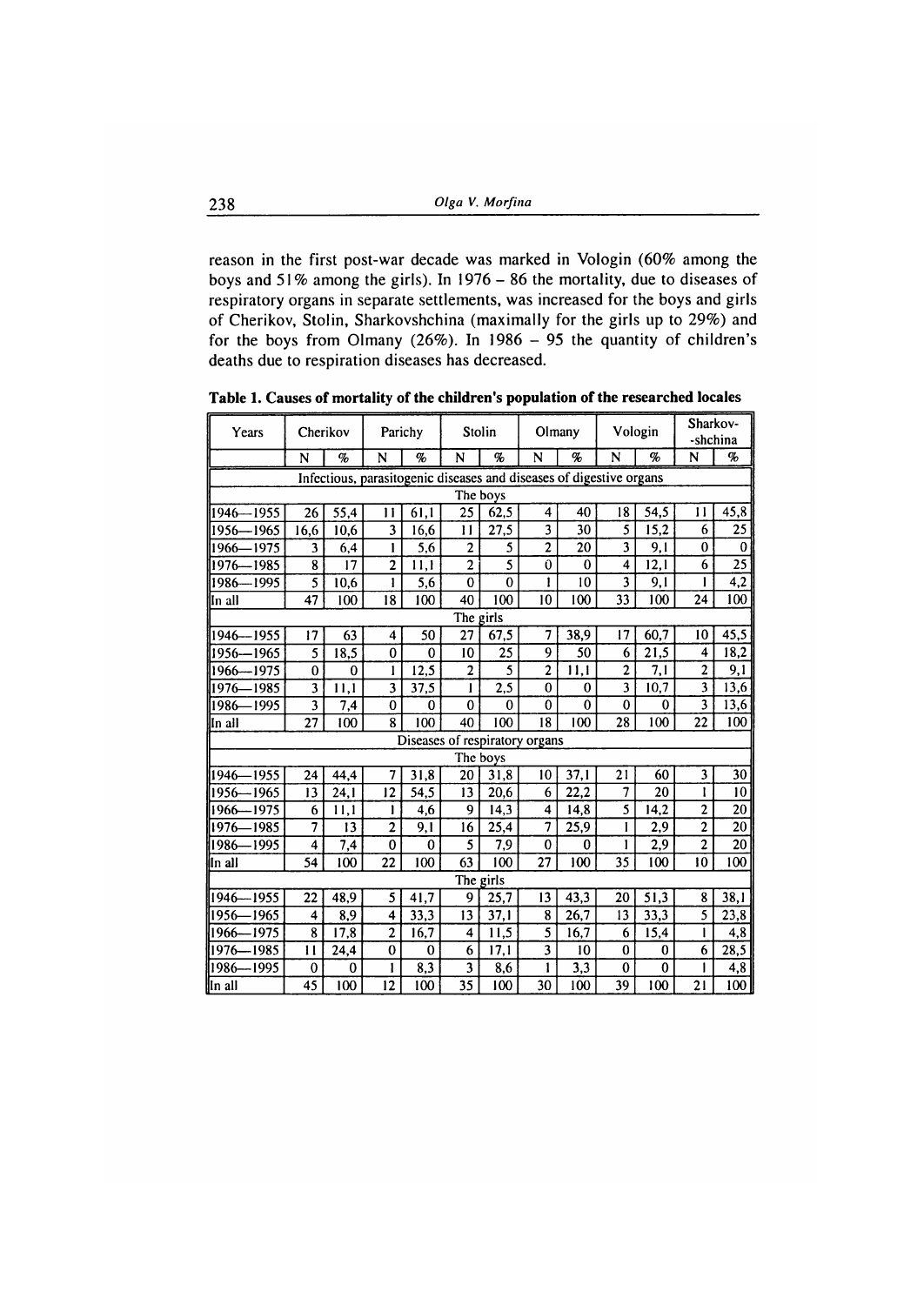| Inherent anomalies                    |         |                         |                   |                         |                  |                         |                  |                         |                 |                         |                  |                         |                 |
|---------------------------------------|---------|-------------------------|-------------------|-------------------------|------------------|-------------------------|------------------|-------------------------|-----------------|-------------------------|------------------|-------------------------|-----------------|
| The boys                              |         |                         |                   |                         |                  |                         |                  |                         |                 |                         |                  |                         |                 |
| 1946-                                 | 1955    | $\overline{c}$          | 22,2              | 1                       | 16,7             | 6                       | 23,1             | 0                       | 0               | $\mathbf{1}$            | 9,1              | 3                       | 30              |
| 1956                                  | 1965    | $\overline{2}$          | $\overline{22,2}$ | $\overline{2}$          | 33,2             | $\overline{c}$          | 7,7              | 0                       | 0               | 0                       | 0                | ı                       | 10              |
| 1966                                  | 1975    | $\overline{2}$          | 22,2              | 1                       | 16,7             |                         | 26,9             | 0                       | 0               | $\mathbf{I}$            | $\overline{9,1}$ | $\overline{2}$          | $\overline{20}$ |
| 1976                                  | $-1985$ | $\mathbf{I}$            | 11,2              | ı                       | 16,7             | 9                       | 34,6             | $\bf{0}$                | $\bf{0}$        | 8                       | 72,7             | $\overline{2}$          | 20              |
| 1986                                  | 1995    | $\overline{2}$          | 22,2              | ľ                       | 16,7             | $\overline{c}$          | 7,7              | $\overline{0}$          | $\overline{0}$  | 1                       | 9,1              | $\overline{2}$          | $\overline{20}$ |
| In all                                |         | 9                       | 100               | 6                       | 100              | 26                      | 100              | 0                       | 0               | 11                      | 100              | 10                      | 100             |
| The girls                             |         |                         |                   |                         |                  |                         |                  |                         |                 |                         |                  |                         |                 |
| 1946                                  | 1955    | $\mathbf{2}$            | 50                | 0                       | $\bf{0}$         | 7                       | 29,2             | ŧ                       | 100             | 0                       | 0                | 1                       | 16,7            |
| 1956-                                 | $-1965$ | 1                       | $\overline{25}$   | 0                       | 0                | 5                       | 20,8             | 0                       | 0               | $\mathbf{I}$            | 14,3             | $\bf{0}$                | $\bf{0}$        |
| 1966                                  | -1975   | $\mathbf{l}$            | $\overline{25}$   | $\overline{2}$          | 66,7             | 5                       | 20,8             | 0                       | 0               | $\mathbf{I}$            | 14,3             | $\overline{2}$          | 33,3            |
| 1976                                  | 1985    | 0                       | $\overline{0}$    | ı                       | 33,3             | $\overline{\mathbf{5}}$ | 20,8             | $\overline{0}$          | $\overline{0}$  | $\overline{0}$          | 0                | $\overline{2}$          | 33,3            |
| 1986-                                 | -1995   | 0                       | 0                 | 0                       | 0                | $\overline{2}$          | 8,4              | $\bf{0}$                | 0               | $\overline{\mathbf{5}}$ | 71,4             | $\mathbf{I}$            | 16,7            |
| In all                                |         | 4                       | 100               |                         | $\overline{100}$ | $\overline{24}$         | 100              | ł                       | 100             | 7                       | 100              | 6                       | 100             |
| The states arisen in perinatal period |         |                         |                   |                         |                  |                         |                  |                         |                 |                         |                  |                         |                 |
| The boys                              |         |                         |                   |                         |                  |                         |                  |                         |                 |                         |                  |                         |                 |
| 1946-                                 | $-1955$ | 10                      | 40                | $\overline{2}$          | 33,3             | 16                      | 18,2             | $\overline{\mathbf{3}}$ | 60              | $\overline{\mathbf{3}}$ | 10,7             | $\overline{\mathbf{3}}$ | 13,6            |
| 1956-                                 | 1965    | 6                       | $\overline{24}$   | $\overline{4}$          | 66,7             | $\overline{20}$         | 22,7             | $\mathbf 0$             | $\mathbf 0$     | $\overline{\mathbf{3}}$ | 10,7             | $\overline{7}$          | 31,8            |
| 1966                                  | $-1975$ | 3                       | 12                | 0                       | 0                | 28                      | 31,8             | 1                       | 20              | 8                       | 28,6             | $\overline{\mathbf{3}}$ | 13,6            |
| 1976                                  | $-1985$ | $\overline{\mathbf{4}}$ | 16                | $\overline{0}$          | $\bf{0}$         | 17                      | 19,3             | $\mathbf 0$             | 0               | $\overline{6}$          | 21,4             | $\overline{2}$          | 9,2             |
| 1986                                  | 1995    | $\overline{2}$          | 8                 | $\bf{0}$                | $\overline{0}$   | 7                       | 8                | I                       | $\overline{20}$ | $\overline{\mathbf{8}}$ | 28,6             | 7                       | 31,8            |
| In all                                |         | 25                      | 100               | 6                       | 100              | 88                      | 100              | 5                       | 100             | 28                      | 100              | 22                      | 100             |
| The girls                             |         |                         |                   |                         |                  |                         |                  |                         |                 |                         |                  |                         |                 |
| 1946                                  | 1955    | 6                       | 3                 | 3                       | 60               | $\mathbf{1}$            | $\overline{5,9}$ | 1                       | 25              | 3                       | 16,6             | $\mathbf{I}$            | 10              |
| 1956                                  | 1965    | 4                       | $\overline{1,8}$  | I                       | 20               | 7                       | 1,3              | $\mathbf{I}$            | $\overline{25}$ | 5                       | 27,8             | $\mathbf 2$             | 20              |
| 1966                                  | 1975    | 0                       | 2,4               | $\overline{0}$          | $\bf{0}$         | $\overline{16}$         | 1.4              | $\overline{0}$          | $\theta$        | $\overline{\mathbf{5}}$ | 27,8             | $\overline{\mathbf{3}}$ | 30              |
| 1976                                  | $-1985$ | $\mathbf{I}$            | $\overline{2,2}$  | İ                       | $\overline{20}$  | $\overline{12}$         | 3,3              | 2                       | $\overline{50}$ | $\overline{2}$          | 11,2             | 1                       | 10              |
| 1986                                  | 1995    | $\overline{2}$          | 2,7               | $\boldsymbol{0}$        | 0                | 5                       | 3,3              | 0                       | 0               | 3                       | 16,6             | 3                       | $\overline{30}$ |
| In all                                |         | 13                      | 100               | $\overline{5}$          | 100              | $\overline{51}$         | 100              | 4                       | 100             | 18                      | 100              | 10                      | 100             |
|                                       |         |                         |                   |                         |                  | Accidents               |                  |                         |                 |                         |                  |                         |                 |
|                                       |         |                         |                   |                         |                  | The boys                |                  |                         |                 |                         |                  |                         |                 |
| 1946-                                 | 1955    | 5                       | 18,5              | 0                       | 0                | $\overline{\mathbf{5}}$ | 20,8             | 0                       | 0               | $\overline{\mathbf{c}}$ | 14,3             | 4                       | 25              |
| 1956                                  | 1965    | 6                       | 22,2              | $\overline{\mathbf{4}}$ | 36,3             | $\overline{2}$          | 8,3              | $\mathbf 0$             | $\bf{0}$        | $\mathbf{I}$            | 7,1              | $\overline{\mathbf{3}}$ | 18,7            |
| 1966                                  | 1975    | 4                       | 14,8              | $\overline{\mathbf{3}}$ | 27,3             | 6                       | 25               | 1                       | 33,3            | 2                       | 14,3             | 0                       | 0               |
| 1976                                  | $-1985$ |                         | 26                | $\overline{\mathbf{3}}$ | 27,3             | $\overline{\mathbf{3}}$ | 12,5             | $\overline{2}$          | 66,7            | $\overline{\mathbf{4}}$ | 28,6             | $\overline{\mathbf{5}}$ | 31,3            |
| 1986                                  | 1995    | 5                       | 18,5              | l                       | $\overline{9,1}$ | $\overline{\mathbf{8}}$ | 33,4             | $\overline{0}$          | $\overline{0}$  | $\overline{\mathbf{5}}$ | 35,7             | 4                       | $\overline{25}$ |
| In all                                |         | 27                      | 100               | $\mathbf{1}$            | 100              | 24                      | 100              | 3                       | 100             | 14                      | 100              | $\overline{16}$         | 100             |
| The girls                             |         |                         |                   |                         |                  |                         |                  |                         |                 |                         |                  |                         |                 |
| 1946-                                 | $-1955$ | 4                       | 20                | 0                       | $\bf{0}$         | 1                       | 25               | 0                       | 0               | $\overline{\mathbf{3}}$ | 60               | $\overline{2}$          | $\overline{20}$ |
| 1956                                  | $-1965$ | 0                       | $\bf{0}$          | $\overline{0}$          | $\bf{0}$         | 0                       | 0                | $\overline{\mathbf{3}}$ | 60              | $\overline{0}$          | 0                | $\overline{\mathbf{c}}$ | 20              |
| 1966                                  | $-1975$ | 4                       | $\overline{20}$   | $\overline{0}$          | $\bf{0}$         | I                       | $\overline{25}$  | $\mathbf{I}$            | 20              | 1                       | 20               | $\overline{2}$          | 20              |
| 1976-                                 | -1985   | 7                       | $\overline{35}$   | 0                       | $\bf{0}$         | 1                       | $\overline{25}$  | 0                       | 0               | 0                       | 0                | $\overline{2}$          | $\overline{20}$ |
| 1986                                  | -1995   | $\overline{\mathbf{5}}$ | $\overline{25}$   | $\mathbf{I}$            | 100              | I                       | $\overline{25}$  | $\mathbf{I}$            | 20              | I                       | 20               | $\overline{2}$          | 20              |
| In all                                |         | $\overline{20}$         | 100               | I                       | 100              | 4                       | 100              | $\overline{5}$          | 100             | $\overline{\mathbf{5}}$ | 100              | 10                      | 100             |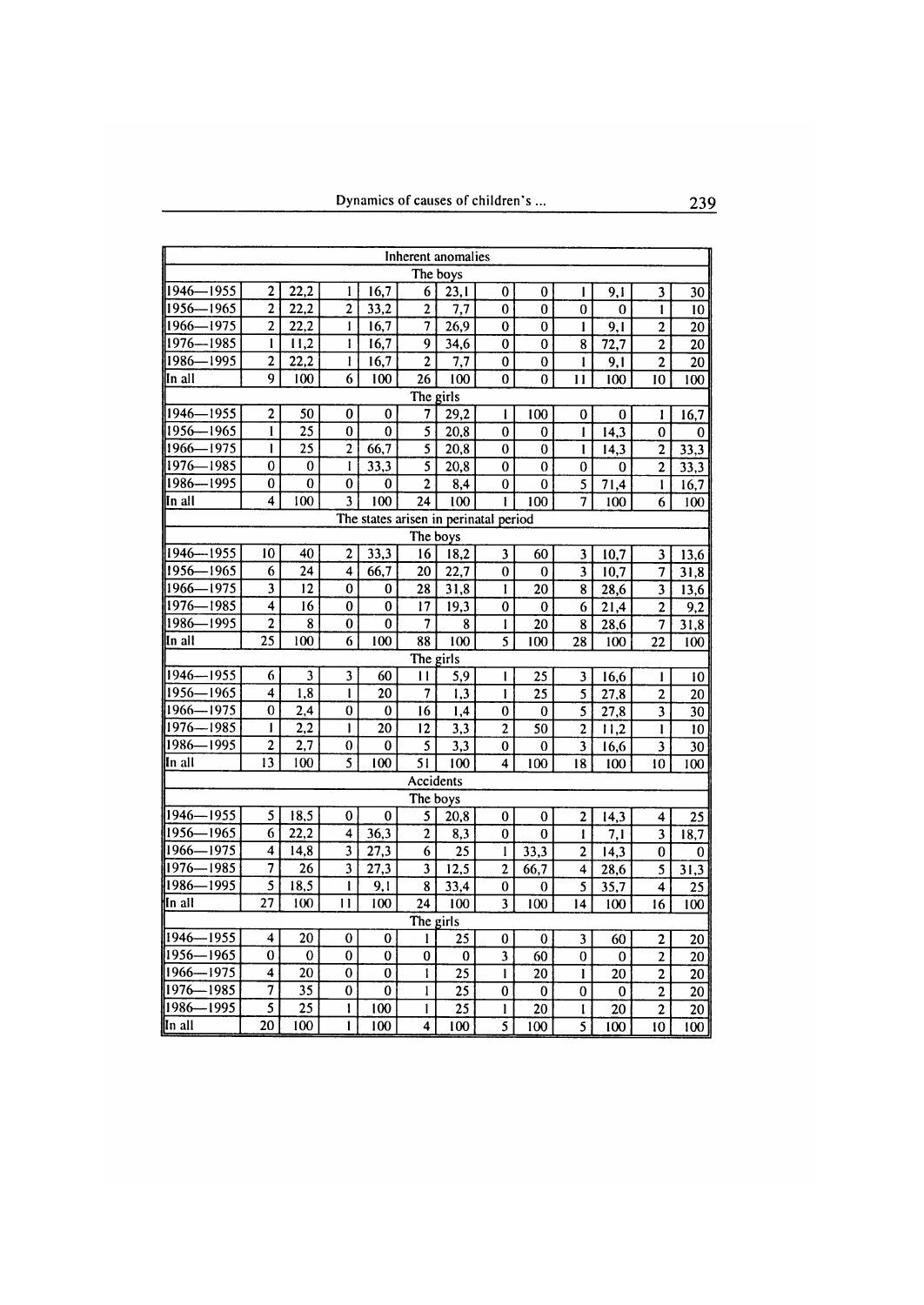The states arisen in prerinatal period  $(31\%)$  were the second cause by frequency in scheme of children's mortality for all 50-years period — the states arisen in perinatal period. These states were the leading causes of death ofin their children 1-st year of life. For this reason boys died more often than girls did (63% against 47% accordingly). In general children of  $0 - 12$  years in the towns of Cherikov and Stolin and the boys of Vologin died of the diseases arisen in perinatal period. Maximum quantity of deaths of the boys was marked in 1956 – 65 in the settlement of Parichy (67%) and in 1976 – 86 in the village of Olmany (50%). In general scheme of children's mortality the given class of diseases during the first post-war decade was on the third place, and by the middle of the 90-ies it moved to the first place.

Infectious, parasitogenic diseases and diseases of digestive organs (18%) were on the third place. Among all causes of mortality of children of infectious, parasitogenic diseases and diseases of digestive organs the mortality of boys — 72% — was especially great. Children of all ages are subjected to mortality of these diseases (acute infectious diseases, measles, whoopingcough), specially from 0 up to 12 months in the settlement of Sharkovshchina, from 5 to 14 years (it is possible to add tuberculosis of respiratory organs to the above-mentioned diseases) — children from the towns of Cherikov and Stolin, boys from the settlement of Parichy, girls from the town of Vologin and the settlement of Sharkovshchina. Maximum quantity of deaths during the post-war decade for this reason has been marked in the town of Stolin (63% for the boys and 68% for the girls). Though, as contrasted to the post-war time, mortality of children because of infectious diseases (except for the boys from the village of Olmany) has decreased in all local populations, however there was rise of its share in the middle of the 70-ies in comparison to the 60ies for the boys and girls from the towns of Cherikov and Vologin, settlements of Parichy and Sharkovshchina. Increase of mortality due to this in post-Chernobyl decade compared to  $1976 - 85$ , was registered also for the boys from the village of Olmany.

It is necessary to mark that in the majority of countries with an average level of income of the population the process of so-called epidemiological transferring is watched: there are sharp shifts in scheme of mortality causes in a range from infectious to chronic non-infectious diseases.

The next causes of children's mortality were traumas, accidents and poisonings (11%). The boys have been lost in 68% of cases, the girls  $-$  in 32% due to accidents. The share of these causes has gradually increased from the middle 40-ies up to the middle 90-ies.In 1946-55 in general scheme the mortality of children because of traumas, accidents and poisonings made  $5\%$ , in  $1986 - 95 - 26\%$ .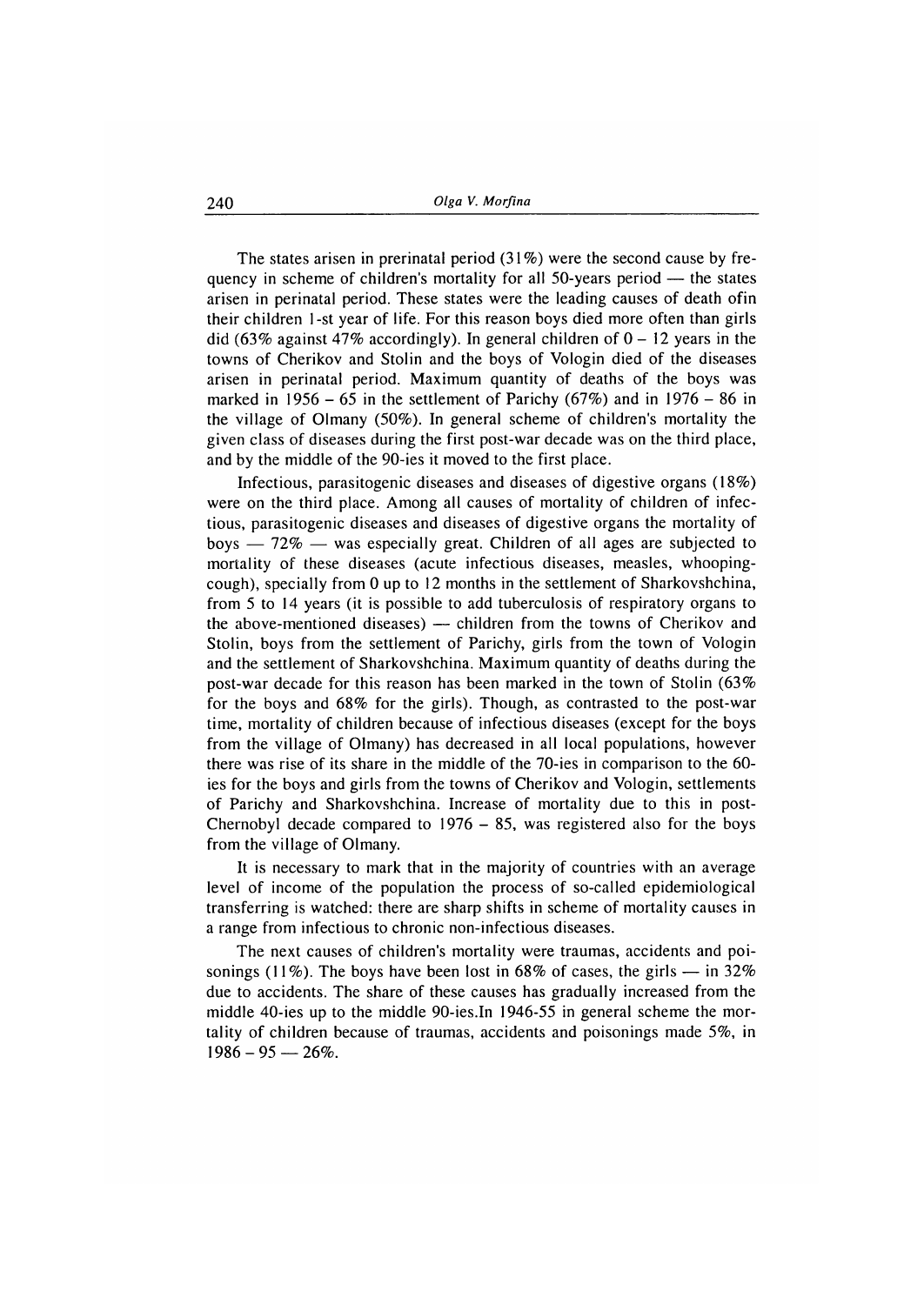The mortality due to inherent anomalies  $(8,2\%)$  was the fifth cause in scheme of mortality of the se children population. The mortality of the boys for this reason exceeded these ones for the girls  $(58\%$  against  $42\%$ ). The mortality of children due to inherent anomalies in researched period of time also had a trend to growing in relation to modern period (from 5% in postwar time up to  $12\%$  in the 90-ies). Maximum quantity of deaths because of inherent anomalies for the boys  $(73%)$  in 1976-85 and for the girls  $(71%)$  in 1986 - 95 was registered in the town of Vologin.

The endocrine diseases, disorder of nourishment and metabolism were the causes of deaths of children from the studied local populations in  $4\%$  of cases. The boys for these reasons died in  $63\%$  of cases, girls — in 47%. Maximum quantity of deaths due to endocrine diseases, disorder of nourishment and metabolism was marked in  $1946 - 55$  for the boys (75%) and for the girls  $(67%)$  in Stolin. The mortality of children because of the given pathology tended to drop in the direction of modern time  $(5,7\%$  in  $1946 - 55$  as against  $0,8\%$  in 1986 - 95).

On the seventh place in the scheme of causes of a children's mortality there were diseases of blood circulation system (3,8% ). The boys perished due to these reasons in  $64\%$  of cases, the girls – in  $46\%$  of cases. In the studied populations the share of this pathology within 50 years was stable, and in 1966 – 75 its a little rise (up to  $7\%$ ) was marked.

Diseases of the nervous system and sense organs  $(2,6\%)$  follow further. The mortality of children owing to these reasons was almost identical, both for the boys  $(53%)$  and for the girls  $(47%)$ . For 50-years period the given forms of diseases have been within two percents. Some rising was registered in 1976-85 (up to 5%) at the expense of maximum indices during this decade for children of both sexes from the town of Vologin and the village of Olmany.

The death due to malignant neoplasms  $(1,2\%)$  was the ninth cause in the scheme of children's mortality of the studied populations. The share of this pathology within 50 years was the highest in  $1976 - 85 (3,4%)$ . The maximum indices during this decade were detected for the boys of the towns of Cherikov, Stolin and the settlement of Sharkovshchina and for the girls from the town of Vologin and the settlement of Parichy.

Considering sex distinctions in the scheme of children's mortality, it is possible to mark that the share of the died boys is higher for infectious, parasitogenic diseases, diseases of digestive organs, accidents, diseases of the blood circulation system, endocrine diseases, disorder of nourishment and metabolism, states arisen in perinatal period and also inherent anomalies.